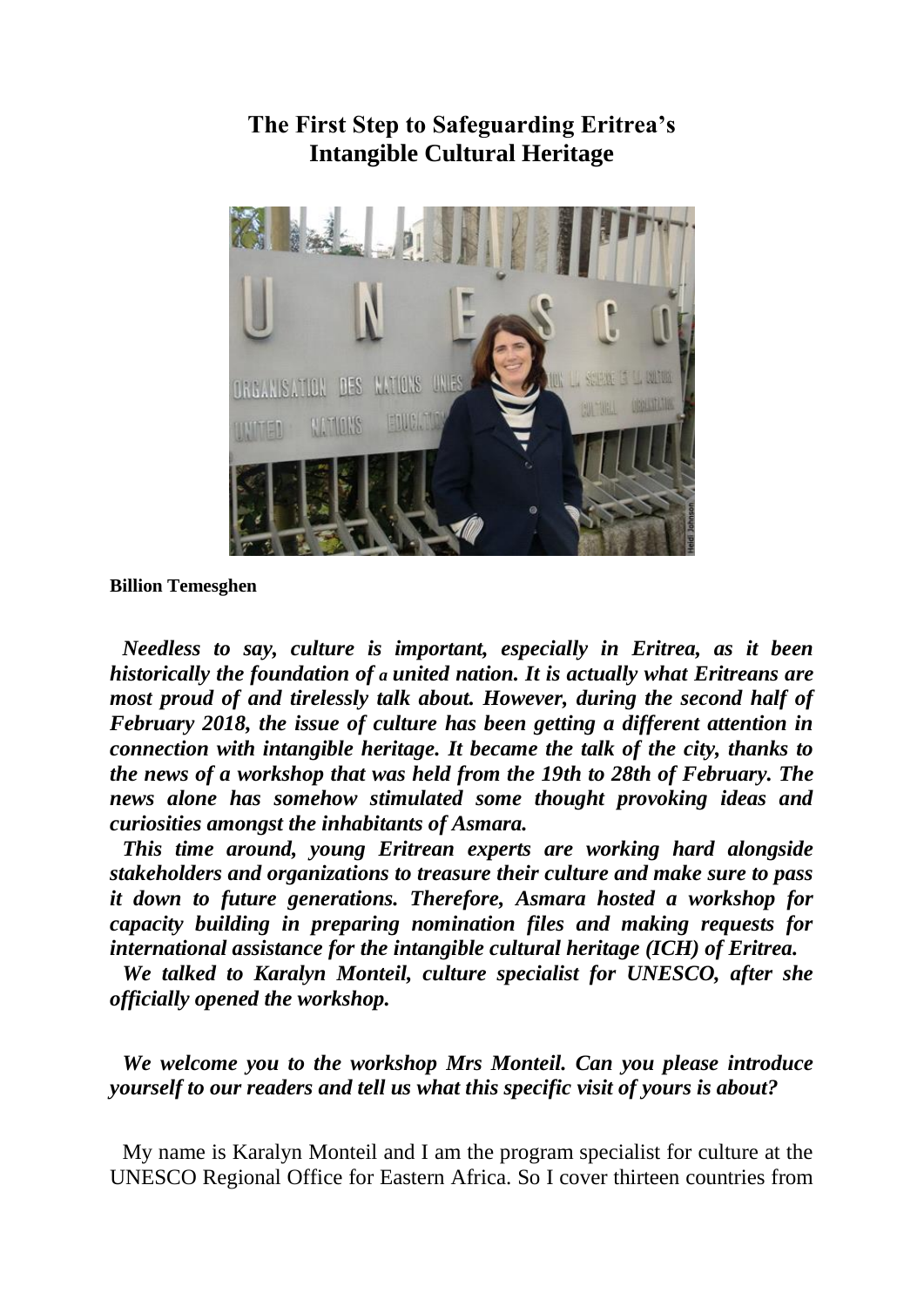Eritrea, Djibouti, Somalia, Sudan to Tanzania and then across the Indian Ocean islands.

I started working with Medhanie and some others from the Asmara Heritage Project in 2011- 2012 when I was still based in the UNESCO headquarters in Paris and I started supporting them with their efforts to subscribe Asmara as a World Heritage. In 2016, when I moved to Nairobi, I was finally able to actually come and visit.

I am here now to officially open this workshop. Which is the last phase of a project that we've carried since 2015. UNESCO has this portfolio of conventions. In 2013, UNESCO adopted a convention on intangible cultural heritage, which means all of the things that make up a community's identity. The way people, braid their hair, dance, play music, their lifestyle and just everything else that makes a community what it is. This convection focuses on preserving it. Which doesn't mean keeping it in a bottle but insure its transmission down to generations and look for ways to show them to the rest of the world.

#### *So you know about Asmara since a long time ago?*

I am no new guest. Of course I'd heard a lot about Asmara. So I knew what to expect. I was excited to see this modernist city but I don't think the depth of it impacted me until I saw it for myself and it was exceedingly inspiring and exciting to see Asmara. As a city it is not only the architecture that impresses you but also the way everything is being reserved and respected. And… such a clean city! I was in charge of museum programs in Africa so I did travel a lot for my work for about 8 years. I have visited a lot of African countries and cities. Livingston in Zambia and, maybe, Rwanda, as a country, were probably the closest to being clean but then when I came to Eritrea it passed them all. And I kept complimenting everyone.

#### *What is your impression about the culture of Eritreans?*

As far as the culture the diversity of it is impressive. What impressed me the most during my first visit and what keeps marking me every time I come is the harmony between the diverse ethno-cultural groups. It is impressive and rare to see the diversity of a people as the main source of harmony. Coming from Kenya, for example, where I am based, the ethnic and tribal identity become the cause for discrimination. Then I come here, and I see it being a source of strength for the people of Eritrea. So I think when you are asking about first impression the complementarity between the diversity and the unity of the ethno-cultural groups is praiseworthy.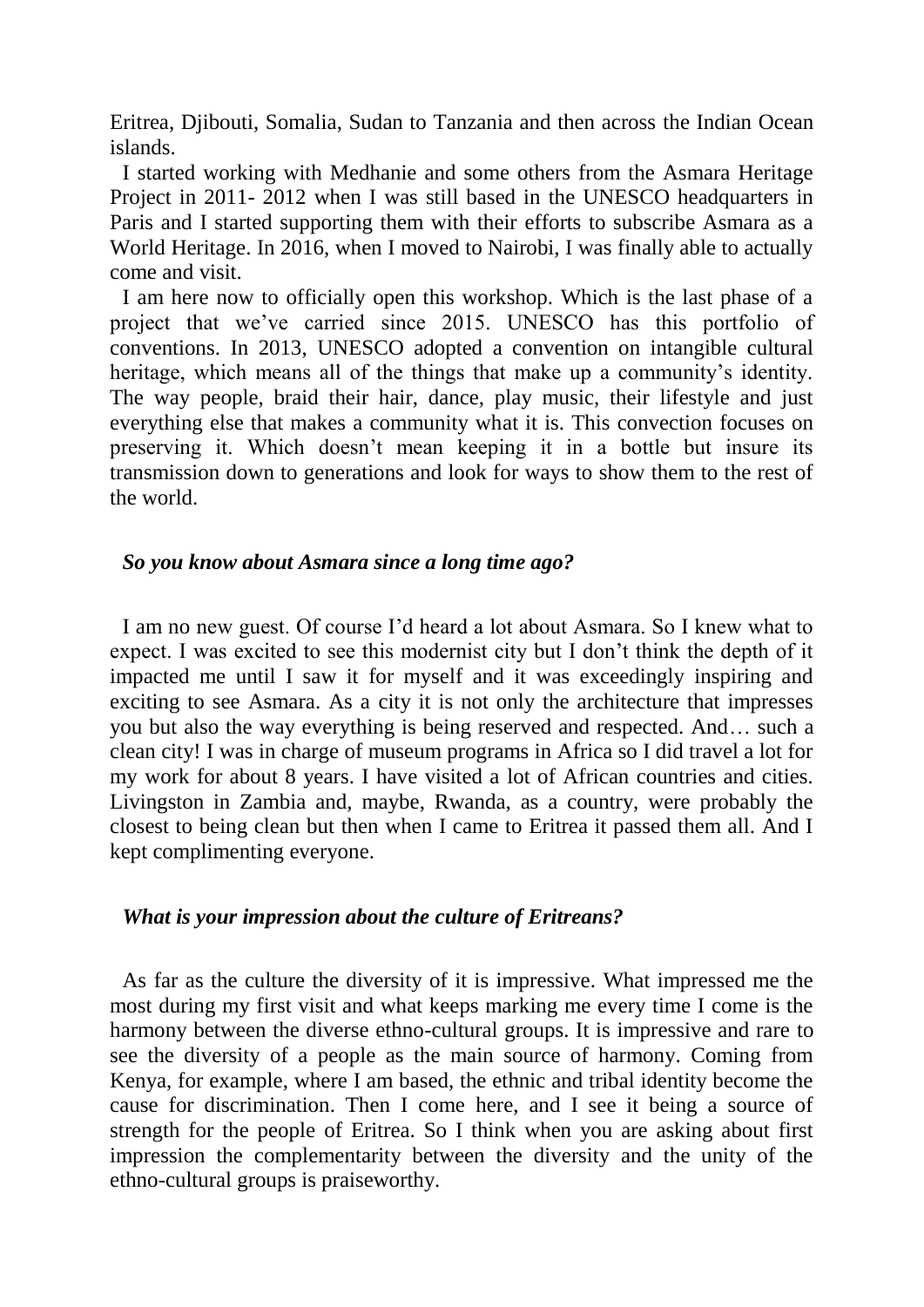## *As an expert in the field, what can you tell us about the technical handling of the project ICH in Eritrea?*

I have met with different ministers and officials of culture of different countries in Africa. In Eritrea, what marked me the most was how educated and qualified the people of the Eritrean Commission of Sport and Culture are. They hold high degrees in various fields of culture but the rare part is that they are practitioners. Most of them are either musicians, theater experts, photographers or just writing something. Therefore, academicians and practitioners, and that is really something I don't see a lot. You don't always see revered ministries. And I know, there isn't a culture ministry yet in Eritrea and I hope to see it soon, but the Culture Commission is doing great. On the way I'd like to mention how important the foundation of a culture ministry would be to Eritrea in order to oversee a sustainable development of culture because the potential is great.

# *'Sustainable development for culture', you even talked about it in your opening speech for the workshop. Can you please elaborate it for us?*

A lot of countries, and not just in Africa, don't look at culture as a driver for economic development. UNESCO looks at culture as a tool for peace keeping. Nevertheless, culture is indeed a grand driver of economic development. Through UNESCO we have a portfolio of conventions called International Legal Instruments. They are basically guidelines for how to protect and promote world heritage. What we do by promoting these is turn culture in the interest of locals and be promoters for economic growth at a national level. Culture attracts foreigners and so it can be a source of income and generate money for education, health, infrastructure and more.

.

Sadly, a lot of countries don't put culture in their plans for national development, and it is something that I am really trying to convince countries of its importance. One of the efforts I am making in East Africa is to get cultural indicators. I am trying to get statistics showing the impact of culture on economic development. I did a study last year collecting data on employment through culture, visitors to cultural attractions and more. I made a regional proposal and my number one goal now is to have it funded so that we can move to capacity building in the different countries. I hope to convince governments to allocate more funds for culture. This is a good plan because it'll attract donors and investors.

*You just told me that you conducted research last year on this specific aspect of making culture a driver for economic growth for African countries, at least*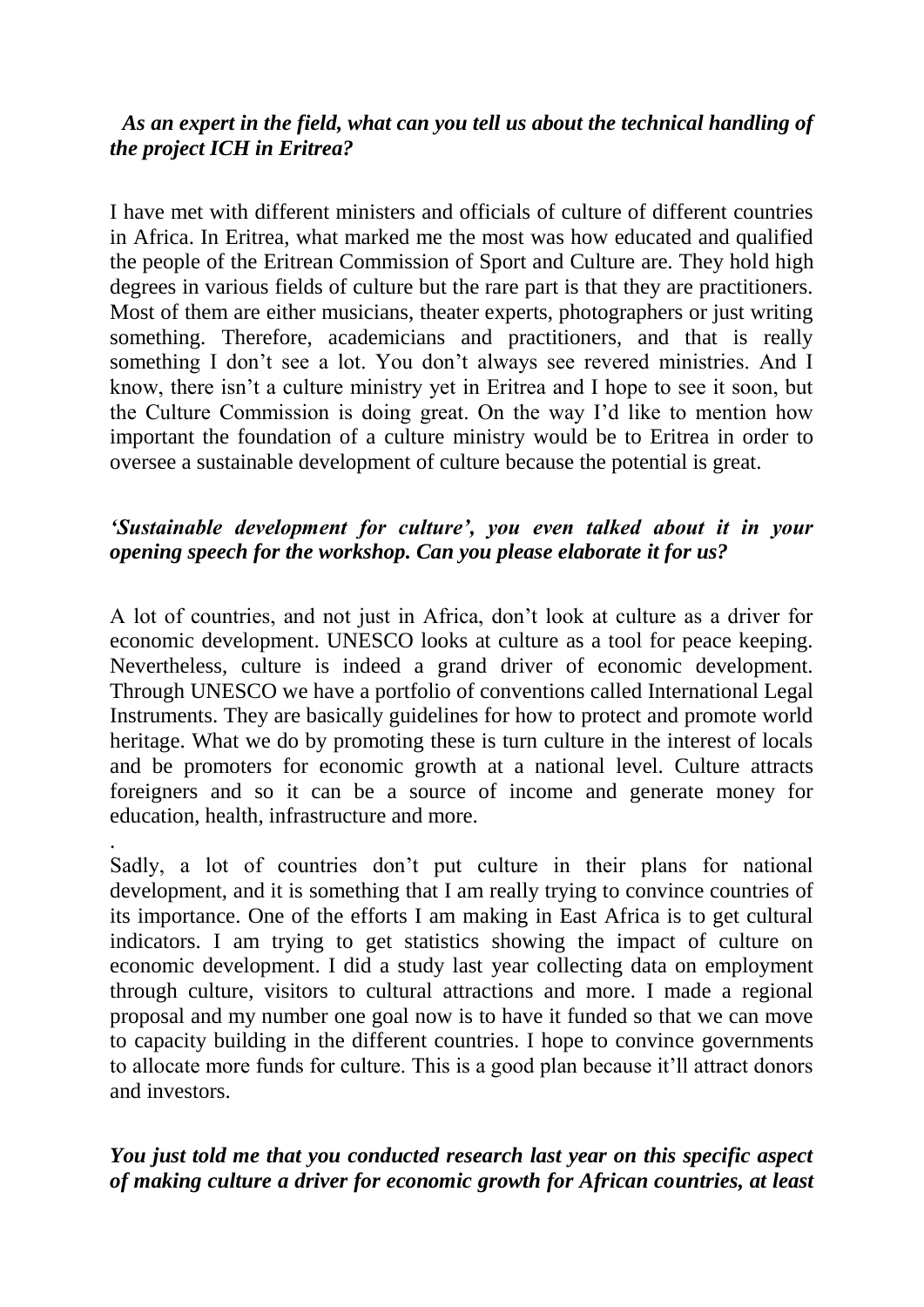## *those in the region under your office's supervision. Were the results encouraging?*

No. Look at the region I am covering. I have South Sudan, I have Somalia… They are countries in conflict. So, honestly, I didn't find a strong label. I found few countries that showed interest. Out of the thirteen countries I am covering only few have started focusing their attention on the topic.

#### *Vis-à-vis UN's development goals, ranging from ending hunger to fighting climate change, do you feel that culture is by any means relevant to such goals?*

Yes. Just look at all the indigenous knowledge embodied in the intangible cultural heritages of many countries' practices, rituals and traditions. There is great knowledge that communities hold. A lot of them can be beneficial to all of us if brought to light for international knowledge. We can talk about sustainable development, traditional judicial way of resolving conflicts, sustainable agriculture and fishing. The list can go on and on. So I think there are lessons we can learn from ancient traditions and help preserve, sustain and develop them.

# *A lot of people think there is a conflict between preserving and developing. Sometimes developing something might seem to mean changing the whole lot to best fit contemporary technology. What would your opinion be?*

It might look like it but with clear plans and regulations we can sustain and develop heritages at the same time. This is something I saw when I first came to Asmara as I have for a while work with the Asmara heritage team. I learned then about the regulations they have to preserve the city. Like replacing a tile on the side walk and using the traditional molds for that to ultimately keep the esthetic look which is is done by vibrant regulations. Therefore, if the management standards are high there are no problems.

## *Is there anything that perhaps I missed and you'd like to add before we end our interview?*

I want to compliment the yearly National Festival of Eritrea held every August. That is an exemplary way of passing down tangible and intangible heritages. Once a year, Eritreans gather at the festival and learn about their traditions. It has been also an easy way for outsiders to learn and enjoy the diversity and harmony of Eritrea's ethnic groups. The National Festival is really an eyeopening experience for Eritreans, which goes in line, of course, with what we do